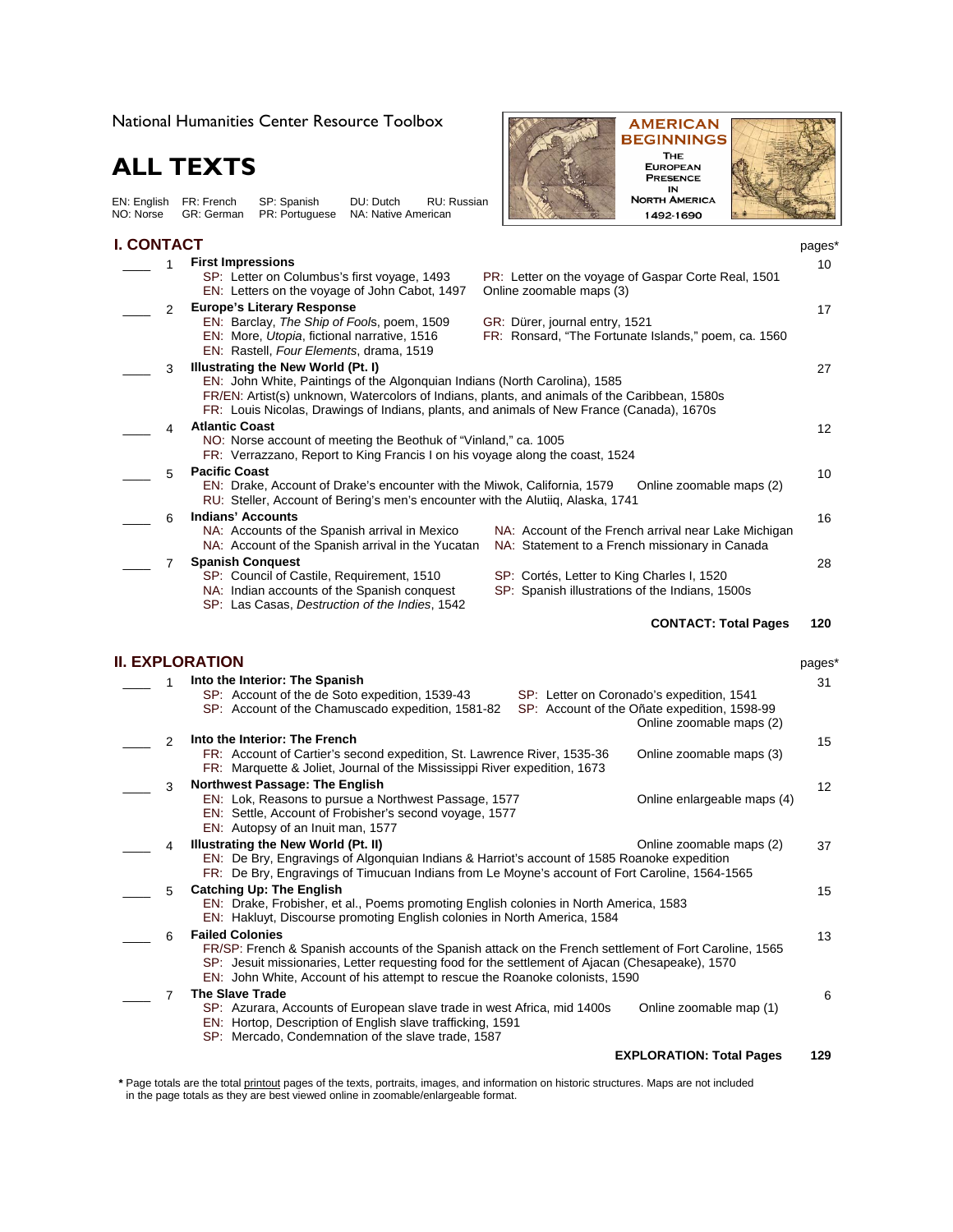|   | <b>III. SETTLEMENT</b>                                                                                                                             |                                 | pages*             |
|---|----------------------------------------------------------------------------------------------------------------------------------------------------|---------------------------------|--------------------|
| 1 | <b>First Arrivals</b>                                                                                                                              |                                 | 16                 |
|   | SP: Herrera, On Columbus's first settlement (Isabella), 1493                                                                                       | Online artifact collections (3) |                    |
|   | EN: Percy, On the first months of the Jamestown colony, 1607                                                                                       |                                 |                    |
|   | EN: Bradford, On the first months of the Plymouth colony, 1620-1621                                                                                |                                 |                    |
| 2 | Hardship                                                                                                                                           |                                 | 22                 |
|   | SP: Roldán, On hunger and rebellion in Hispaniola, ca. 1499                                                                                        |                                 |                    |
|   | EN: Percy, On the "starving time" in Jamestown, 1609-1610                                                                                          |                                 |                    |
|   | FR: Jesuit missionaries, Index of a year in New France (Canada), 1616                                                                              |                                 |                    |
|   | EN: Frethorne, Letter from Jamestown to his parents in England, 1623<br>EN: Clapp, Memoir of the settlement of Dorchester, Massachusetts Bay, 1630 |                                 |                    |
|   | <b>Q&amp;As for Potential Settlers</b>                                                                                                             |                                 |                    |
| 3 | EN: Winthrop, Reasons to plant a colony in New England, 1628                                                                                       | Online exhibition               | 23                 |
|   | FR: LeJeune, Advice for emigrants to New France (Canada), 1636                                                                                     |                                 |                    |
|   | DU: Van der Donck, Dialogue on the advantages of New Netherland, 1655                                                                              |                                 |                    |
|   | EN: Opposing views — Winslow, On the hardships of settling in New England, 1624                                                                    |                                 |                    |
|   | Denton, On the benefits of settling in New York, 1670                                                                                              |                                 |                    |
| 4 | <b>Instructions for Governors</b>                                                                                                                  |                                 | 13                 |
|   | SP: For the governor of Hispaniola from Ferdinand & Isabella, 1501                                                                                 |                                 |                    |
|   | EN: For the leaders of Jamestown from the Virginia Co., ca. 1606                                                                                   | Online zoomable maps (3)        |                    |
|   | EN: For the leaders of Maryland from Lord Baltimore, 1633                                                                                          |                                 |                    |
|   | RU: For the governors of the Russian settlement on Kodiak Island (Alaska), 1786, 1794                                                              |                                 |                    |
| 5 | <b>Missions to the Indians</b>                                                                                                                     |                                 | 23                 |
|   | SP: Benavides, Report on the Franciscan missions in New Mexico, 1630                                                                               |                                 |                    |
|   | FR: Jesuit missionaries, Reports on the missions in New France (Canada), 1637-1653                                                                 |                                 |                    |
| 6 | <b>Enslaved Peoples</b>                                                                                                                            |                                 | 4                  |
|   | SP: Las Casas et al., Accounts of enslaved Indians in the Caribbean, 1500s                                                                         |                                 |                    |
|   | SP: Mendoza, Report on the planned revolt of enslaved Africans in Mexico, 1537                                                                     |                                 |                    |
| 7 | Go Ahead?                                                                                                                                          |                                 | 10                 |
|   | SP: Spanish officials, On abandoning St. Augustine and New Mexico, 1602-1611                                                                       |                                 |                    |
|   | FR: Biard, On the need to cultivate New France (Canada), 1616<br>EN: John Smith, On the failures of the Jamestown colony, 1624                     |                                 |                    |
|   |                                                                                                                                                    |                                 |                    |
|   |                                                                                                                                                    |                                 |                    |
|   |                                                                                                                                                    | <b>SETTLEMENT: Total Pages</b>  | 111                |
|   |                                                                                                                                                    |                                 |                    |
|   | <b>IV. PERMANENCE</b>                                                                                                                              |                                 | pages <sup>*</sup> |
| 1 | <b>Prosperity</b>                                                                                                                                  |                                 | 16                 |
|   | SP: Settlers in New Spain (Mexico), Letters to relatives in Spain, 1500s<br>EN: Ligon, On sugar production in Barbados, 1657                       |                                 |                    |
|   | EN: Alsop, On tobacco production in Maryland, 1666                                                                                                 | Online zoomable maps (4)        |                    |
|   | FR: Lahontan & Hennepin, On the fur trade in New France (Canada), 1685, 1697                                                                       |                                 |                    |
| 2 | <b>Cities &amp; Towns</b>                                                                                                                          |                                 | 14                 |
|   | SP: Salazar, Tour of Mexico City, 1554                                                                                                             |                                 |                    |
|   | FR: Enraljan & Lahontan, Descriptions of Quebec City, 1676, 1684                                                                                   |                                 |                    |
|   | EN: Turner, Letter to William Penn on Philadelphia, 1685                                                                                           |                                 |                    |
|   | EN: "R. G.," Report on the need for towns in Virginia, 1662                                                                                        |                                 |                    |
| 3 | <b>English Colonies I: New England Colonies</b>                                                                                                    |                                 | ~26                |
|   | EN: Wills of Plymouth colony settlers, 1621-1694                                                                                                   | Portraits (4)                   |                    |
|   | EN: Minor, Journal entries from a farmer's year, 1668-1669                                                                                         | Buildings (5)                   |                    |
|   | EN: Rowlandson, On her three-month captivity by the Wampanoag, 1682                                                                                |                                 |                    |
|   | EN: Cotton Mather, On the significance of the history of New England, 1702                                                                         |                                 |                    |
| 4 | <b>English Colonies II: Middle Atlantic Colonies</b>                                                                                               |                                 | 13                 |
|   | EN: Pastorius, Account of the German settlers in Pennsylvania, 1684                                                                                | Homesteads (3)                  |                    |
|   | EN: Frame, Poem on the progress of Pennsylvania, 1692                                                                                              |                                 |                    |
|   | EN: Dongan, Report on the province of New York, 1687                                                                                               |                                 |                    |
| 5 | English Colonies III: Chesapeake/Southern Colonies                                                                                                 | Portraits (2)                   | 18                 |
|   | EN: Berkeley, Report on the economic progress of Virginia, 1663<br>EN: Horne, Prospectus and privileges for settlers in Carolina, 1666             | Buildings (3)                   |                    |
|   | EN: Newe, Letters to his father from Charles Town (Carolina), 1682                                                                                 | Map, enlargeable (1)            |                    |
| 6 | Servitude (Chesapeake Colonies)                                                                                                                    |                                 | 15                 |
|   | EN: Alsop, Statement in praise of servitude, 1666                                                                                                  | Indenture contracts (2)         |                    |
|   | EN: Revels, A "sorrowful account" of servitude, poem, ca. 1680                                                                                     |                                 |                    |
|   | EN: Court of Virginia, Punishments for a servant uprising, 1640                                                                                    | <b>PERMANENCE: Total Pages</b>  | ~102               |

**\*** Page totals are the total printout pages of the texts, portraits, images, and information on historic structures. Maps are not included in the page totals as they are best viewed online in zoomable/enlargeable format.